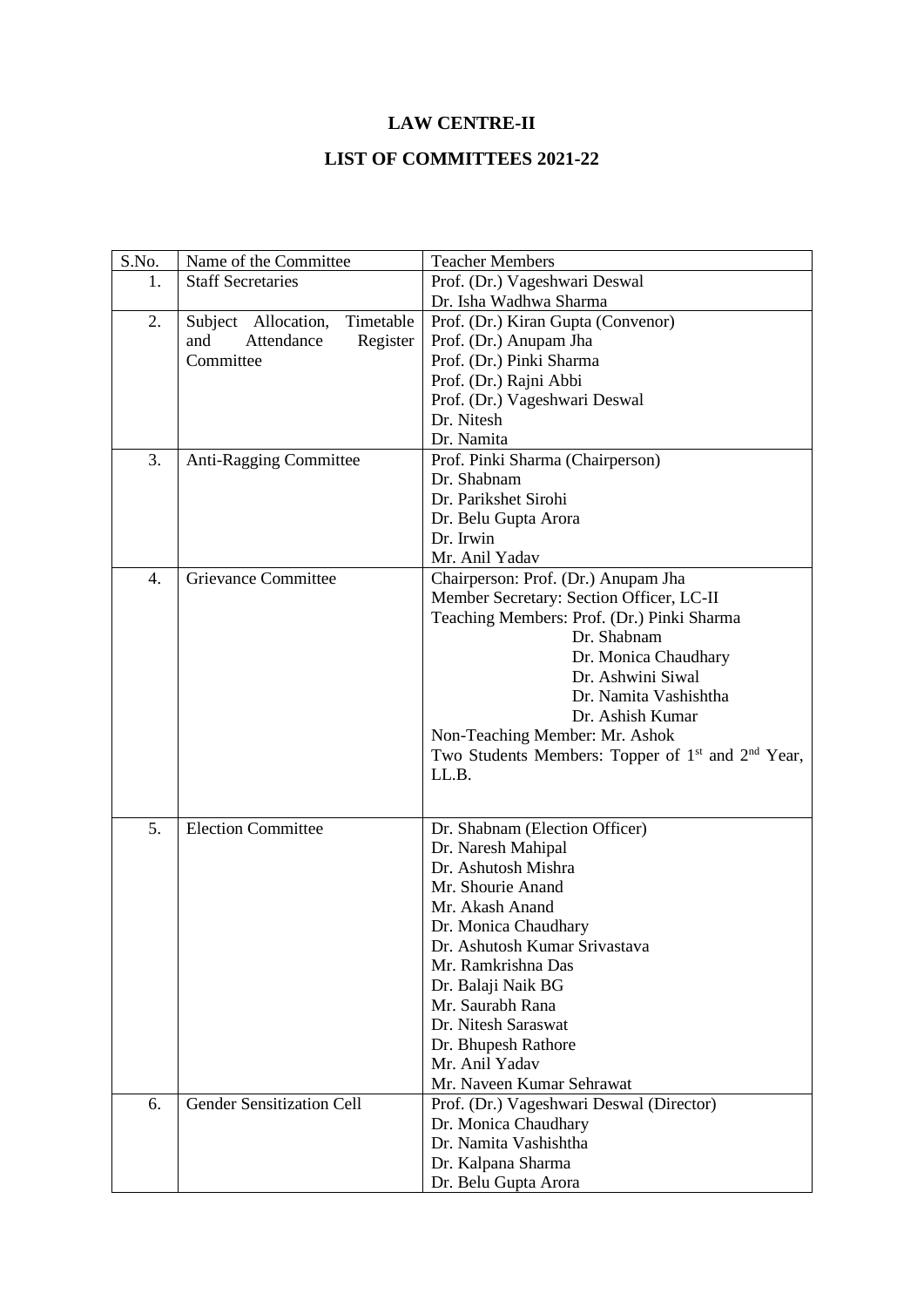|     |                                     | Dr. Bhupesh Rathore                         |
|-----|-------------------------------------|---------------------------------------------|
|     |                                     | Dr. Archa Vashishtha                        |
|     |                                     | Ms. Nidhi Minz                              |
|     |                                     | Dr. Ashish Kumar                            |
|     |                                     | Dr. Irwin                                   |
|     |                                     | Ms. Shiva Priyamvada                        |
|     |                                     | Ms. Swati Solanki                           |
|     |                                     | Ms. Tapasya                                 |
|     |                                     | Ms. Priyansha                               |
|     |                                     | Ms. Pooja                                   |
| 7.  |                                     |                                             |
|     | Teacher- Incharge of Students       | Prof. (Dr.) Anupam Jha                      |
| 8.  | Union                               |                                             |
|     | Teacher- Incharge of Sports &       | Prof. (Dr.) Pinki Sharma (Teacher-Incharge) |
|     | <b>Teacher Secretary of Sports</b>  | Dr. Amrendra Kumar (Teacher Secretary)      |
|     |                                     |                                             |
| 9.  | <b>Equal Opportunity Cell</b>       | Dr. Kalpana Sharma (Director)               |
|     |                                     | Dr. Nitesh Saraswat                         |
|     |                                     | Dr. Kailash Kurmi                           |
|     |                                     | Mr. Saurabh Rana                            |
|     |                                     | Mr. Prashant Chandra                        |
| 10. | <b>Disciplinary Resource Person</b> | Dr. Ashutosh Acharya                        |
| 11. | Committee<br>look<br>to<br>into     | Mr. Akash Anand (Convenor)                  |
|     | grievances of people belonging to   | Dr. Naresh Mahipal                          |
|     | SC/ST/OBC                           | Dr. Kailash Kurmi                           |
|     |                                     | Dr. Amrendra Kumar                          |
|     |                                     | Ms. Nidhi Minz                              |
|     |                                     | Ms. Swati Solanki                           |
|     |                                     | Ms. Shikha Kamboj                           |
|     |                                     |                                             |
|     |                                     | Dr. Ashwini Siwal                           |
|     |                                     | Dr. Balaji Naik BG                          |
| 12. | Committee<br>look<br>to<br>unto     | Dr. Monica Chaudhary (Convenor)             |
|     | grievances of people belonging to   | Dr. Irwin                                   |
|     | the North Eastern States            | Mr. Shourie Anand                           |
|     |                                     | Ms. Yailiwon Shangh                         |
| 13. | <b>Library Committee</b>            | Prof. (Dr.) Anupam Jha (Convenor)           |
|     |                                     | Dr. Anjay Sharma                            |
|     |                                     | Dr. Amrendra Kumar                          |
|     |                                     | Dr. Archa Vashishtha                        |
|     |                                     | Dr. Santosh Upadhyay                        |
|     |                                     | Dr. Ashutosh Kumar Srivastava               |
|     |                                     | Dr. Balaji Naik BG                          |
|     |                                     | Dr. Parikshet Sirohi                        |
|     |                                     | Mr. Akash Anand                             |
| 14. | Moot Court Society                  | Prof. (Dr.) Kiran Gupta (Convenor)          |
|     |                                     | Prof. (Dr.) Vageshwari Deswal               |
|     |                                     | Dr. Belu Gupta Arora                        |
|     |                                     |                                             |
|     |                                     | Dr. Ashutosh Acharya                        |
|     |                                     | Mr. Pramod Tiwari                           |
|     |                                     | Ms. Sumiti Ahuja                            |
|     |                                     | Dr. Rashee                                  |
|     |                                     | Dr. Brijesh Kumar Singh                     |
|     |                                     | Ms. Shweta                                  |
|     |                                     | Ms. Shiksha Dahiya                          |
| 15. | Debates and Discussions Society     | Prof. (Dr.) Vageshwari Deswal (Convenor)    |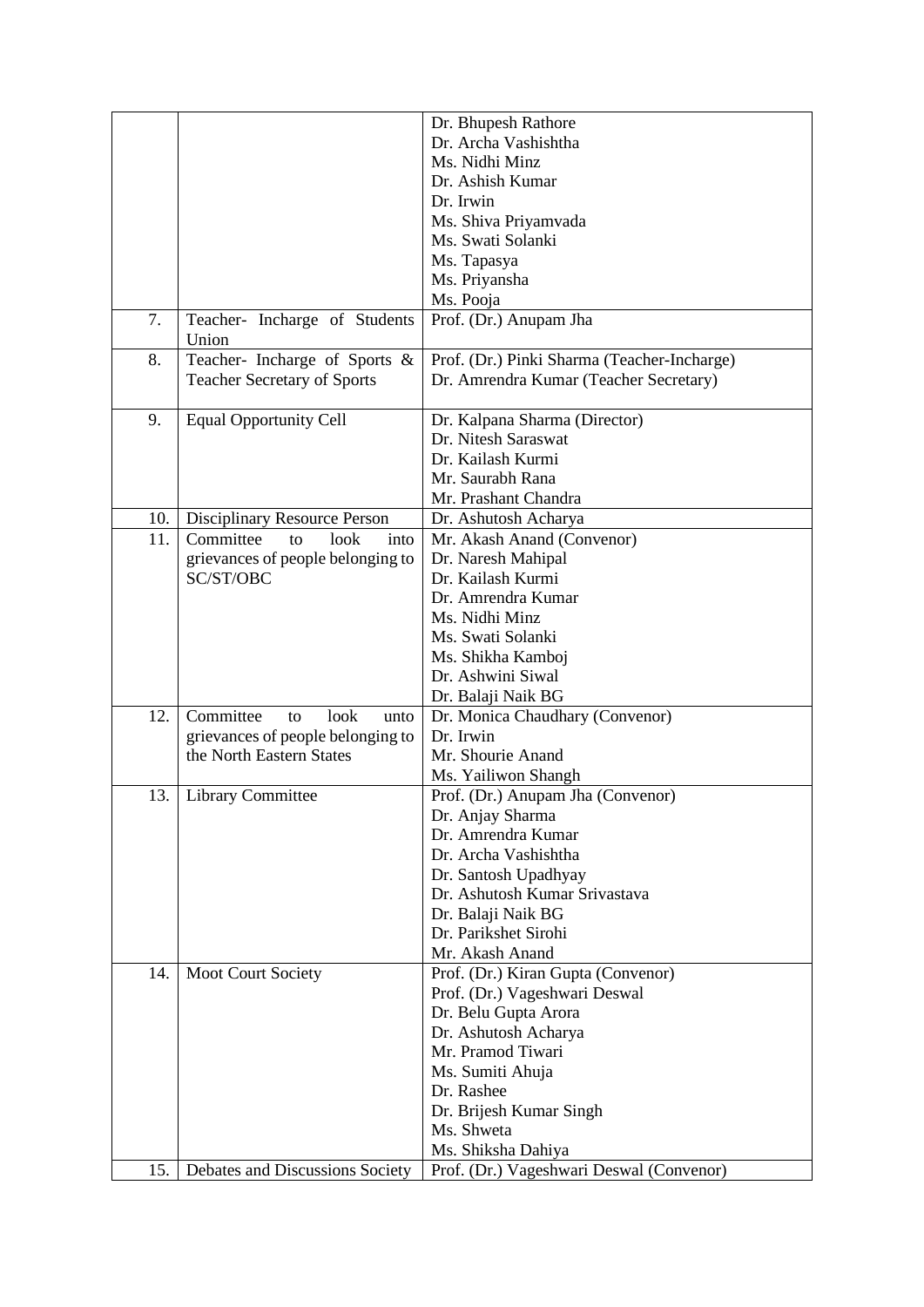|     |                                  | Dr. Monica Chaudhary                      |
|-----|----------------------------------|-------------------------------------------|
|     |                                  | Dr. Nitesh Saraswat                       |
|     |                                  | Dr. Santosh Upadhyay                      |
|     |                                  | Dr. Belu Gupta Arora                      |
|     |                                  | Dr. Ashish Kumar                          |
|     |                                  | Ms. Sumiti Ahuja                          |
|     |                                  | Mr. Pramod Tiwari                         |
|     |                                  | Mr. Shourie Anand                         |
|     |                                  | Dr. Ashutosh Kumar Srivastava             |
|     |                                  | Mr. Saurabh Rana                          |
|     |                                  | Ms. Shivani                               |
|     |                                  | Ms. Anu Kumari                            |
| 16. | Seminars<br>Lectures,<br>and     | Prof. (Dr.) Pinki Sharma (Convenor)       |
|     | <b>Conferences Committee</b>     | Prof. (Dr.) Rajni Abbi                    |
|     |                                  | Dr. Shabnam                               |
|     |                                  | Dr. Ashutosh Mishra                       |
|     |                                  | Dr. Ashutosh Kumar Srivastava             |
|     |                                  | Dr. Ashwini Siwal                         |
|     |                                  | Ms. Sumiti Ahuja                          |
|     |                                  | Mr. Pramod Tiwari                         |
|     |                                  | Dr. Balaji Naik BG                        |
|     |                                  | Ms. Shikha Kamboj                         |
|     |                                  | Dr. Bhupesh Rathore                       |
|     |                                  | Dr. Ajay Sonawane                         |
|     |                                  | Dr. Nitesh Saraswat                       |
|     |                                  | Dr. Brijesh Kumar Singh                   |
|     |                                  | Ms. Madhuri Kharat                        |
|     |                                  | Ms. Tanya Narula Chaudhary                |
|     |                                  | Ms. Anjali Yadav                          |
| 17. | Enrichment<br>Cultural<br>and    | Prof. (Dr.) Pinki Sharma (Director)       |
|     | <b>Community Engagement Club</b> | Dr. Nitesh Saraswat                       |
|     |                                  | Dr. Ashutosh Mishra                       |
|     |                                  | Dr. Bhupesh Rathore                       |
|     |                                  | Dr. Belu Gupta Arora                      |
|     |                                  | Ms. Swati Solanki                         |
|     |                                  | Ms. Shiva Priyamvada                      |
|     |                                  | Mr. Vinod Chauhan                         |
|     |                                  | Ms. Madhuri Kharat                        |
|     |                                  | Dr. Rashee                                |
|     |                                  | Ms. Priyansha                             |
| 18. | Journal Committee                | Prof. (Dr.) Kiran Gupta (Editor)          |
|     |                                  | Dr. Shabnam (Co-Editor)                   |
|     |                                  | Dr. Archa Vashishtha                      |
|     |                                  | Dr. Balaji Naik BG                        |
|     |                                  | Dr. Parikshet Sirohi                      |
|     |                                  | Dr. Nitesh Saraswat                       |
|     |                                  | Dr. Kalpana Sharma                        |
|     |                                  | Ms. Nidhi Minz                            |
|     |                                  | Dr. Isha Wadhwa Sharma                    |
|     |                                  | Ms. Kislay Soni                           |
|     |                                  |                                           |
|     |                                  |                                           |
|     |                                  | Mr. Ramkrishna Das                        |
|     |                                  | Mr. Eklavya Anand<br>Dr. Belu Gupta Arora |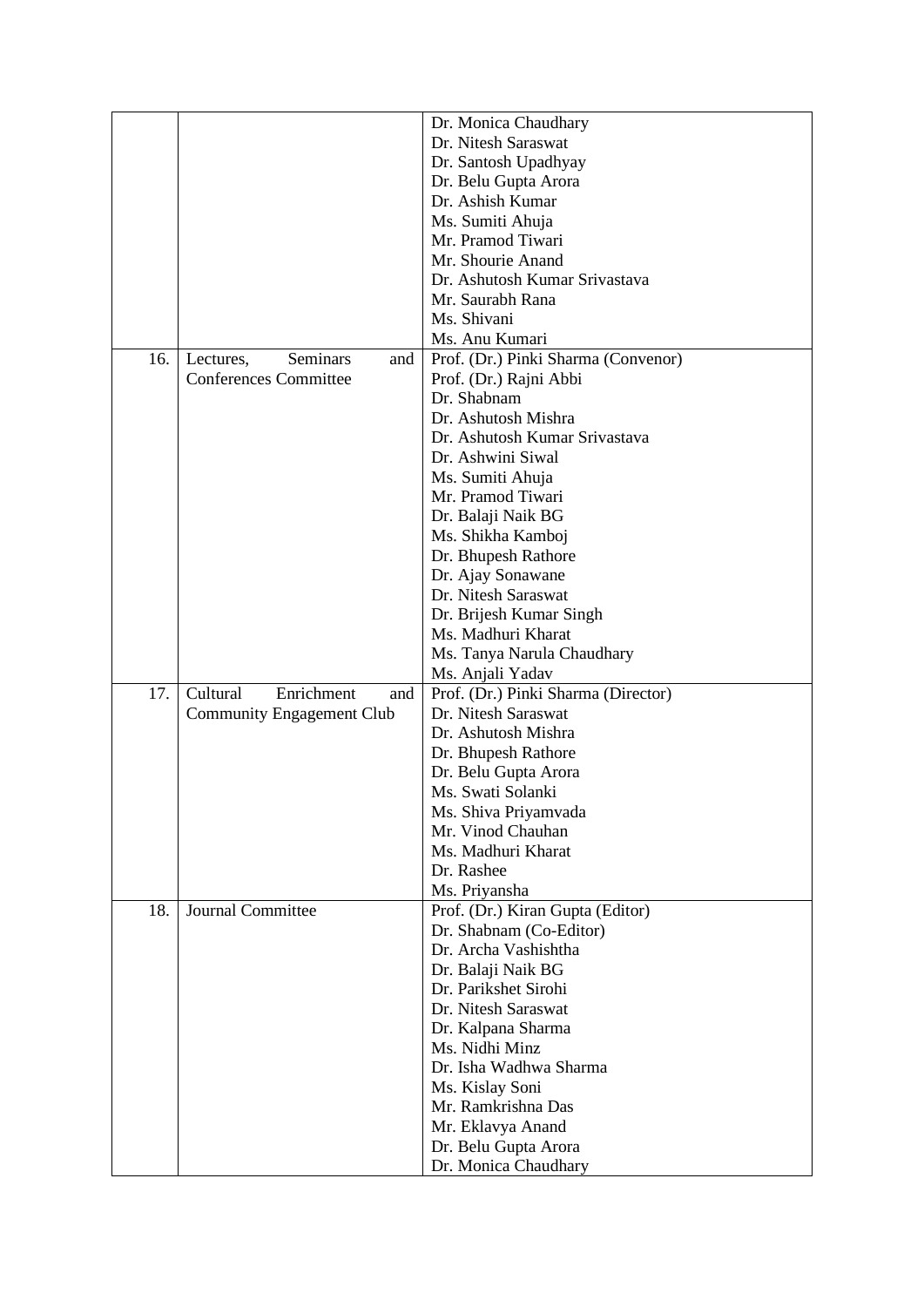|     |                                 | Dr. Amrendra Kumar                     |
|-----|---------------------------------|----------------------------------------|
|     |                                 | Dr. Ajay Sonawane                      |
|     |                                 | Ms. Pooja                              |
| 19. | <b>Online Journal Committee</b> | Prof. (Dr.) Vageshwari Deswal (Editor) |
|     |                                 | Dr. Monica Chaudhary                   |
|     |                                 | Dr. Ajay Sonawane                      |
|     |                                 |                                        |
|     |                                 | Dr. Santosh Upadhyay                   |
|     |                                 | Ms. Sumiti Ahuja                       |
|     |                                 | Dr. Archa Vashishtha                   |
|     |                                 | Dr. Namita Vashishtha                  |
|     |                                 | Dr. Ashwini Siwal                      |
|     |                                 | Dr. Ashish Kumar                       |
|     |                                 | Ms. Kislay Soni                        |
|     |                                 | Dr. Isha Wadhwa Sharma                 |
|     |                                 | Ms. Swati Solanki                      |
|     |                                 | Dr. Kalpana Sharma                     |
|     |                                 | Ms. Nidhi Minz                         |
|     |                                 | Ms. Priyansha                          |
|     |                                 | Ms. Tanya Narula Chaudhary             |
| 20. | <b>Newsletter Committee</b>     | Prof. (Dr.) Pinki Sharma (Editor)      |
|     |                                 | Ms. Kislay Soni                        |
|     |                                 | Dr. Ajay Sonawane                      |
|     |                                 | Dr. Isha Wadhwa Sharma                 |
| 21. | Legal Aid Cell                  | Prof. (Dr.) Anupam Jha (Director)      |
|     |                                 | Dr. Santosh Upadhyay                   |
|     |                                 | Dr. Ashutosh Mishra                    |
|     |                                 | Dr. Amrendra Kumar                     |
|     |                                 | Ms. Kislay Soni                        |
|     |                                 | Dr. Irwin                              |
|     |                                 | Dr. Parikshet Sirohi                   |
|     |                                 | Dr. Naresh Mahipal                     |
|     |                                 | Mr. Eklavya Anand                      |
|     |                                 | Ms. Swati Solanki                      |
|     |                                 | Mr. Shourie Anand                      |
|     |                                 | Dr. Isha Wadhwa Sharma                 |
|     |                                 | Dr. Ashutosh Kumar Srivastava          |
|     |                                 |                                        |
|     |                                 | Dr. Ashutosh                           |
|     |                                 | Ms. Shivani Bainsla                    |
| 22. | Internship and Placement Cell   | Prof. (Dr.) Kiran Gupta (Director)     |
|     |                                 | Dr. Nitesh Saraswat                    |
|     |                                 | Dr. Ashutosh Mishra                    |
|     |                                 | Dr. Ashwini Siwal                      |
|     |                                 | Dr. Parikshet Sirohi                   |
|     |                                 | Ms. Swati Solanki                      |
|     |                                 | Mr. Sandeep Jakhar                     |
|     |                                 | Mr. Abhishek Yadav                     |
| 23. | NAAC, IQAC, NIRF and Annual     | Dr. Namita Vashishtha (Convenor)       |
|     | <b>Reports Committee</b>        | Dr. Ashish Kumar (Co-Convenor)         |
|     |                                 | Dr. Kalpana Sharma                     |
|     |                                 | Dr. Balaji Naik BG                     |
|     |                                 | Mr. Eklavya Anand                      |
|     |                                 | Mr. Shourie Anand                      |
|     |                                 | Mr. Ashutosh Acharya                   |
|     |                                 | Dr. Isha Wadhwa Sharma                 |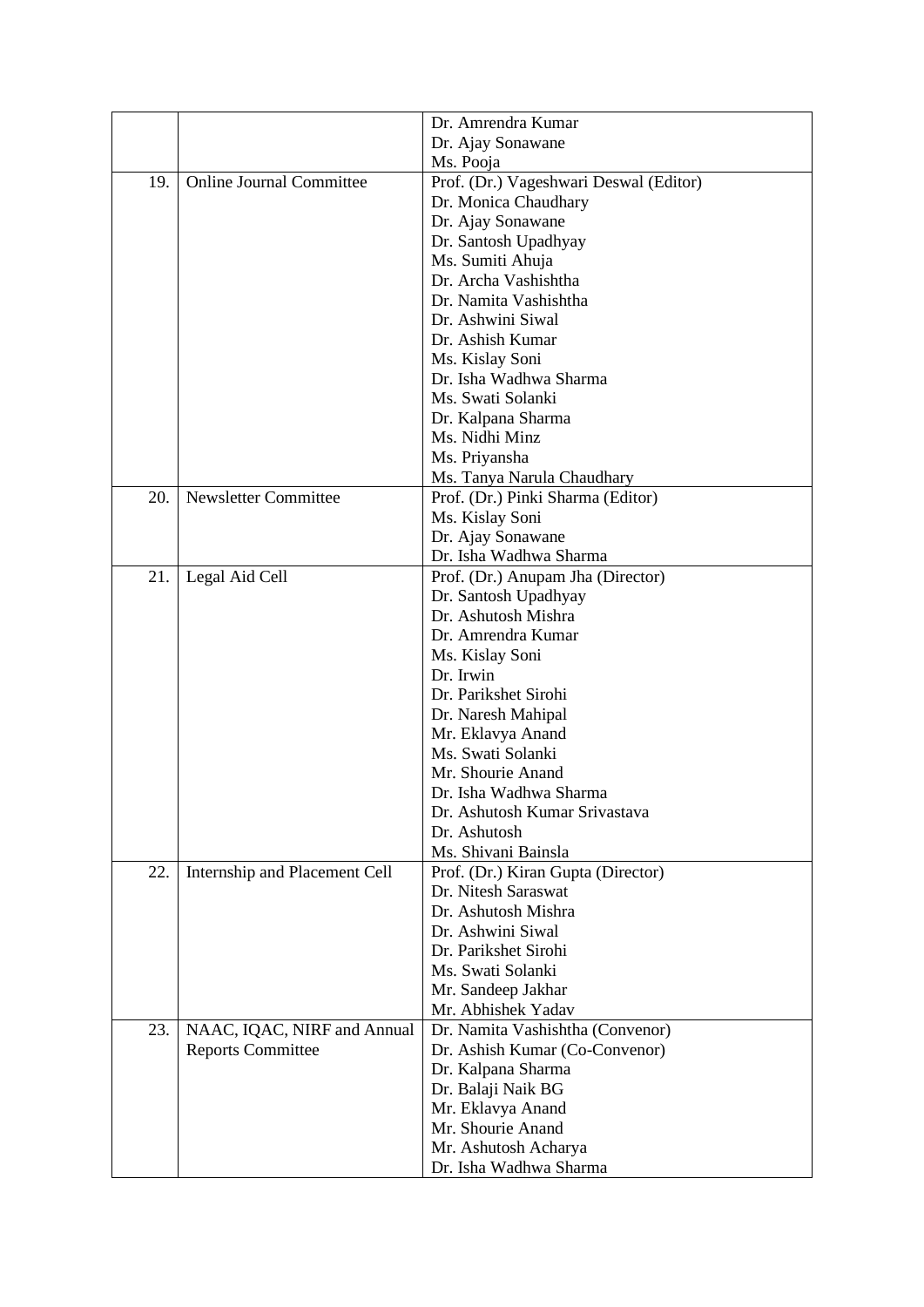|     |                                   | Dr. Archa Vashishtha                |
|-----|-----------------------------------|-------------------------------------|
|     |                                   | Ms. Priyansha                       |
| 24. | <b>Entrepreneurial Law Clinic</b> | Dr. Ashwini Siwal (Director)        |
|     |                                   | Dr. Ashutosh Mishra                 |
|     |                                   | Dr. Parikshet Sirohi                |
|     |                                   | Dr. Ashish Kumar                    |
|     |                                   | Dr. Archa Vashishtha                |
|     |                                   | Dr. Isha Wadhwa Sharma              |
|     |                                   | Ms. Swati Solanki                   |
|     |                                   | Mr. Saurabh Rana                    |
| 25. | <b>Corporate Law Society</b>      | Prof. (Dr.) Rajni Abbi (Convenor)   |
|     |                                   | Dr. Nitesh Saraswat (Co-Convenor)   |
|     |                                   | Dr. Balaji Naik BG                  |
|     |                                   | Dr. Brijesh Kumar Singh             |
|     |                                   | Dr. Dakshita                        |
| 26. | <b>Website Updation Committee</b> | Dr. Ajay Sonawane (Convenor)        |
|     |                                   | Dr. Namita Vashishtha               |
|     |                                   | Ms. Kislay Soni                     |
|     |                                   | Dr. Isha Wadhwa Sharma              |
|     |                                   | Ms. Madhuri Kharat                  |
| 27. | Alumni Committee                  | Prof. (Dr.) Pinki Sharma (Convenor) |
|     |                                   | Prof. (Dr.) Vageshwari Deswal       |
|     |                                   | Dr. Ashish Kumar                    |
|     |                                   | Dr. Parikshet Sirohi                |
|     |                                   | Dr. Ashutosh Mishra                 |
|     |                                   | Dr. Kalpana Sharma                  |
|     |                                   | Dr. Amrendra Kumar                  |
|     |                                   | Dr. Irwin                           |
|     |                                   | Dr. Nitesh Saraswat                 |
|     |                                   | Dr. Ashwini Siwal                   |
|     |                                   | Ms. Sumiti Ahuja                    |
|     |                                   | Ms. Swati Solanki                   |
|     |                                   | Ms. Kislay Soni                     |
|     |                                   | Dr. Isha Wadhwa Sharma              |
|     |                                   | Dr. Bhupesh Rathore                 |
|     |                                   | Mr. Naveen Sehrawat                 |
| 28. | <b>NSS Committee</b>              | Dr. Nitesh Saraswat (Convenor)      |
|     |                                   | Dr. Bhupesh Rathore                 |
|     |                                   | Dr. Irwin                           |
|     |                                   | Dr. Kailash Kurmi                   |
|     |                                   | Dr. Anjay Sharma                    |
|     |                                   | Dr. Parikshet Sirohi                |
|     |                                   | Mr. Shourie Anand                   |
|     |                                   | Ms. Swati Solanki                   |
|     |                                   | Ms. Sumiti Ahuja                    |
|     |                                   | Dr. Balaji Naik BG                  |
|     |                                   | Dr. Ashutosh Kumar Srivastava       |
|     |                                   | Mr. Eklavya Anand                   |
|     |                                   | Ms. Nidhi Minz                      |
|     |                                   | Dr. Amrendra Kumar                  |
|     |                                   | Mr. Amit Kumar Singh                |
| 29. | <b>Anti-Smoking Committee</b>     | Dr. Shabnam (Convenor)              |
|     |                                   | Mr. Shourie Anand                   |
|     |                                   | Mr. Akash Anand                     |